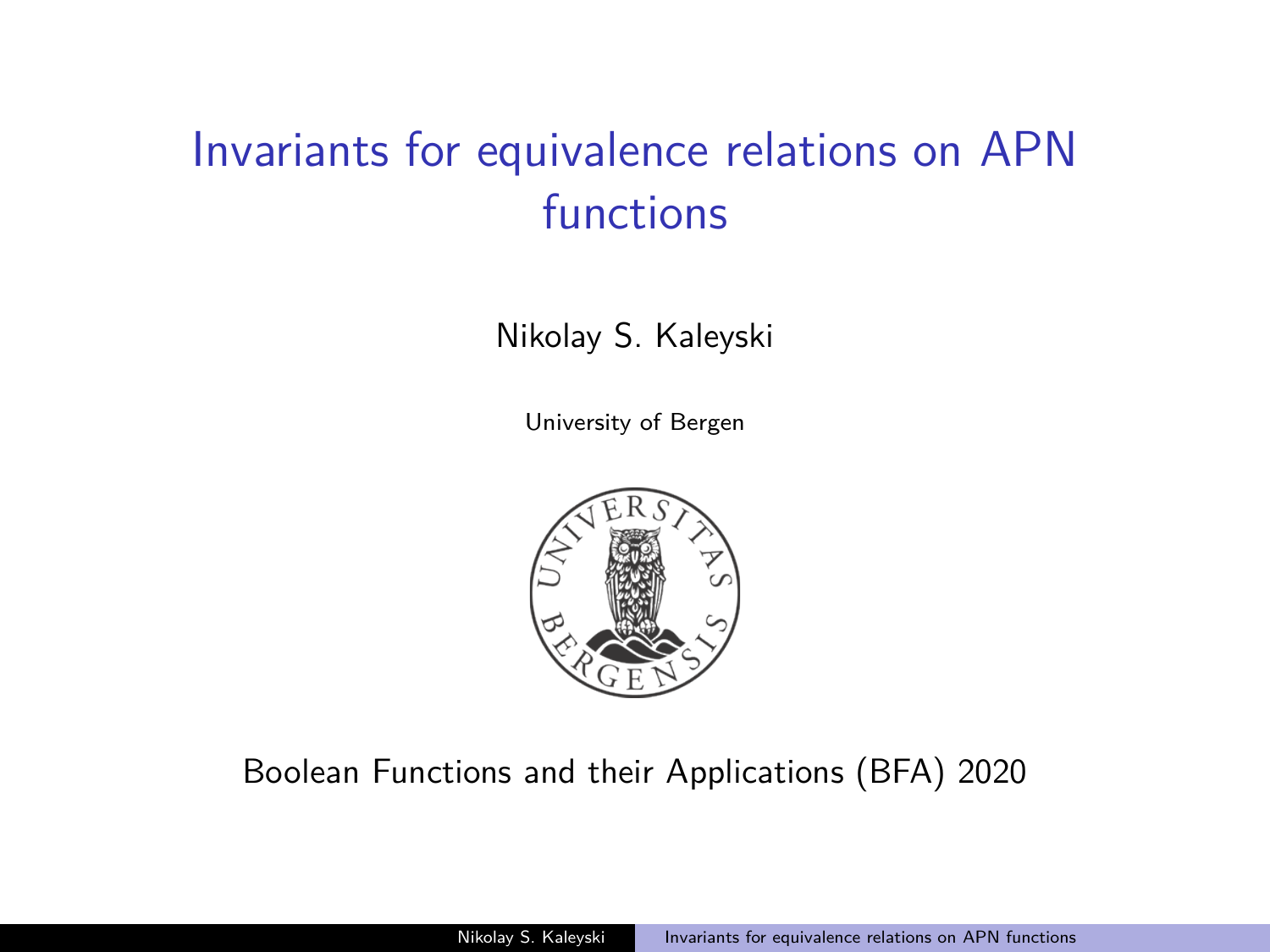#### Vectorial Boolean Functions

- Vectorial Boolean Function, or  $(n, m)$ -function:  $F: \mathbb{F}_2^n \to \mathbb{F}_2^m$ ;
- $\bullet$  substitution of sequences of n bits with sequences of m bits;
- core component of cryptographic algorithms;
- $n = m$
- finite field interpretation:  $F: \mathbb{F}_{2^n} \to \mathbb{F}_{2^n}$ ;
- unique representation as a univariate polynomial

$$
F(x)=\sum_{i=0}^{2^n-1}\alpha_ix^i,\alpha_i\in\mathbb{F}_{2^n};
$$

- algebraic degree deg( $F$ ): maximum binary weight of exponent with non-zero coefficient in univariate representation;
- affine, quadratic, cubic functions: of algebraic degree 1, 2, 3, respectively.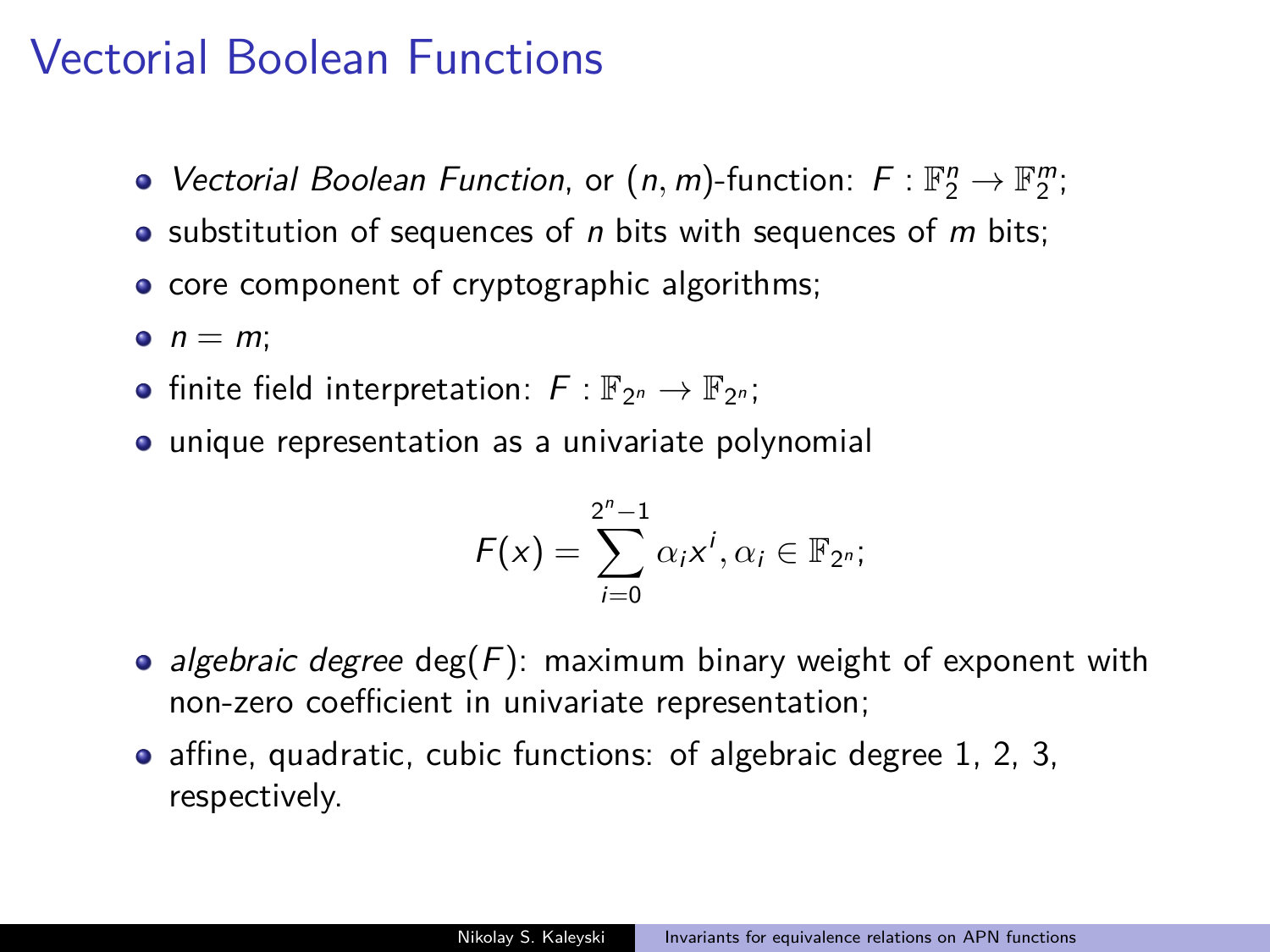#### Equivalence relations on vectorial Boolean functions

- There are  $(2^n)^{2^n}$  functions over  $\mathbb{F}_{2^n}$ ;
- classification is done up to an equivalence relation preserving the properties of interest;
- $\bullet$  two important cryptographic properties of an  $(n, n)$ -function are its differential uniformity  $\Delta_F$  and its nonlinearity  $\mathcal{NL}(F)$ ;
- $\bullet$  the differential uniformity of  $F$  is

$$
\Delta_F = \max_{a \in \mathbb{F}_{2^n}^*, b \in \mathbb{F}_{2^n}} \# \{x \in \mathbb{F}_{2^n} : F(x) + F(a+x) = b\};
$$

- $\bullet$   $\Delta_F$  should be as low as possible to resist differential cryptanalysis;
- $\Delta_F$  > 2 for any F, with optimal functions called *almost perfect* nonlinear (APN);
- the nonlinearity  $N\mathcal{L}(F)$  of F is the minimum Hamming distance between a component function  $F_c(x) = \text{Tr}(cF(x))$  of F, and an affine (n*,* 1)-function;
- nonlineaity should be high to resist linear attacks, and we have  $\mathcal{NL}(F)\leq 2^{n-1}-2^{(n-1)/2},$  with functions attaining this bound with equality called *almost bent (AB)*.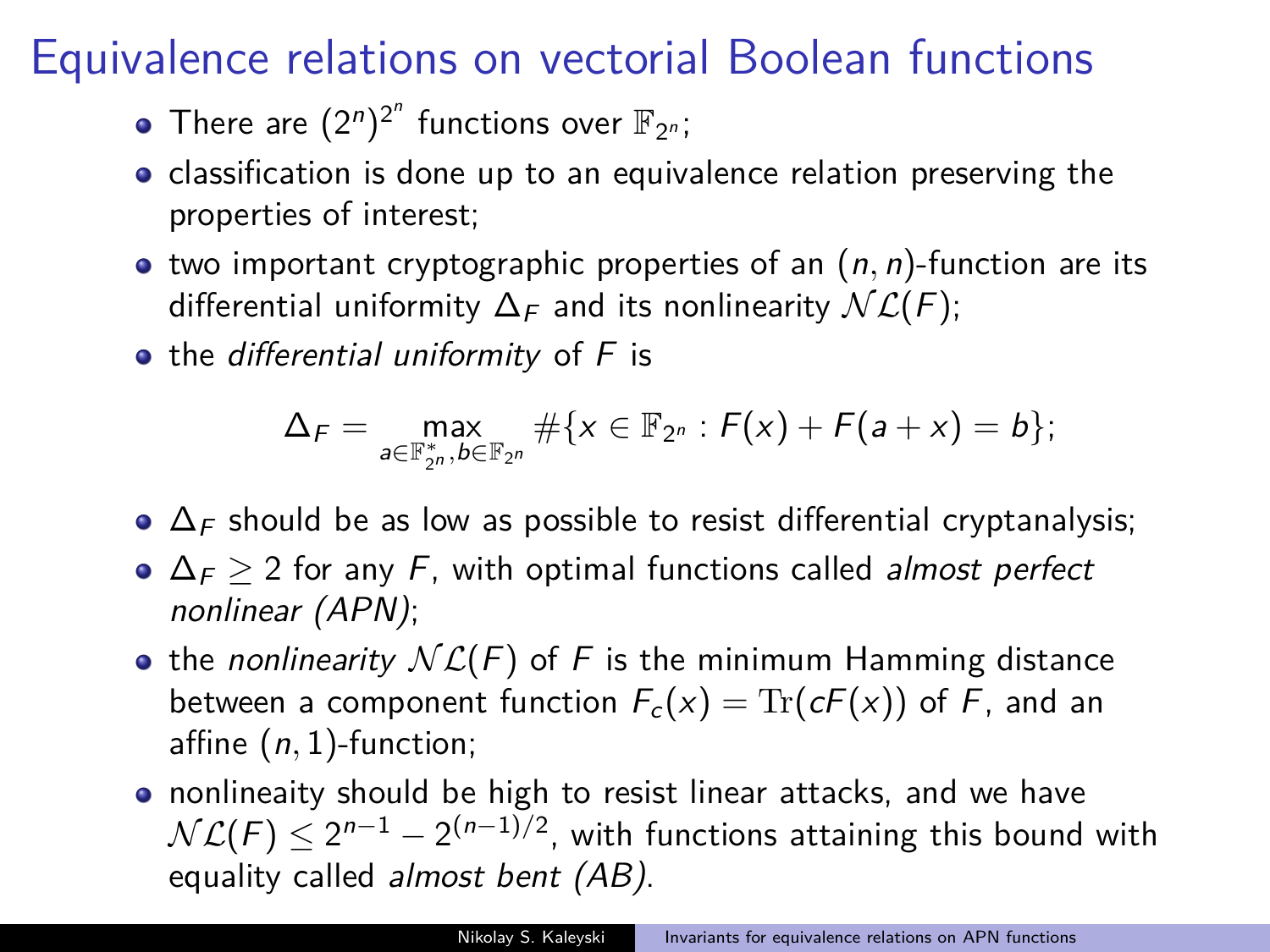## CCZ-equivalence

We say that  $F_1, F_2 : \mathbb{F}_{2^n} \to \mathbb{F}_{2^n}$  are *Carlet-Charpin-Zinoviev* (CCZ)-equivalent if

$$
\mathcal{A}(\Gamma_{\mathsf{F}_1})=\Gamma_{\mathsf{F}_2}
$$

for an affine bijection  $\mathcal{A}:\mathbb{F}_{2^n}^2\rightarrow\mathbb{F}_{2^n}^2$ , where  $\Gamma_F = \{(x, F(x)) : x \in \mathbb{F}_{2^n}\}$  is the graph of F;

- CCZ-equivalence is the most general known equivalence relation that preserves differential uniformity and nonlinearity;
- APN and AB functions are typically classified up to CCZ-equivalence;
- CCZ-equivalence does not preserve e.g. algebraic degree or bijectivity, and so can be used constructively;
- $\bullet$  the only known APN permutation for even *n* was found by investigating the CCZ-equivalence class of the Kim function<sup>1</sup>;
- can be tested via CCZ-equivalence of given  $F$  and  $G$ computationally via linear codes  $C_F$  and  $C_G$  associated to F and G.

 $<sup>1</sup>$ K.A. Browning. J.F. Dillon, M.T. McQuistan, A.J. Wolfe. An APN permutation in dimension</sup> six. Finite Fields: theory and applications, 2010, 518, pp.33-42.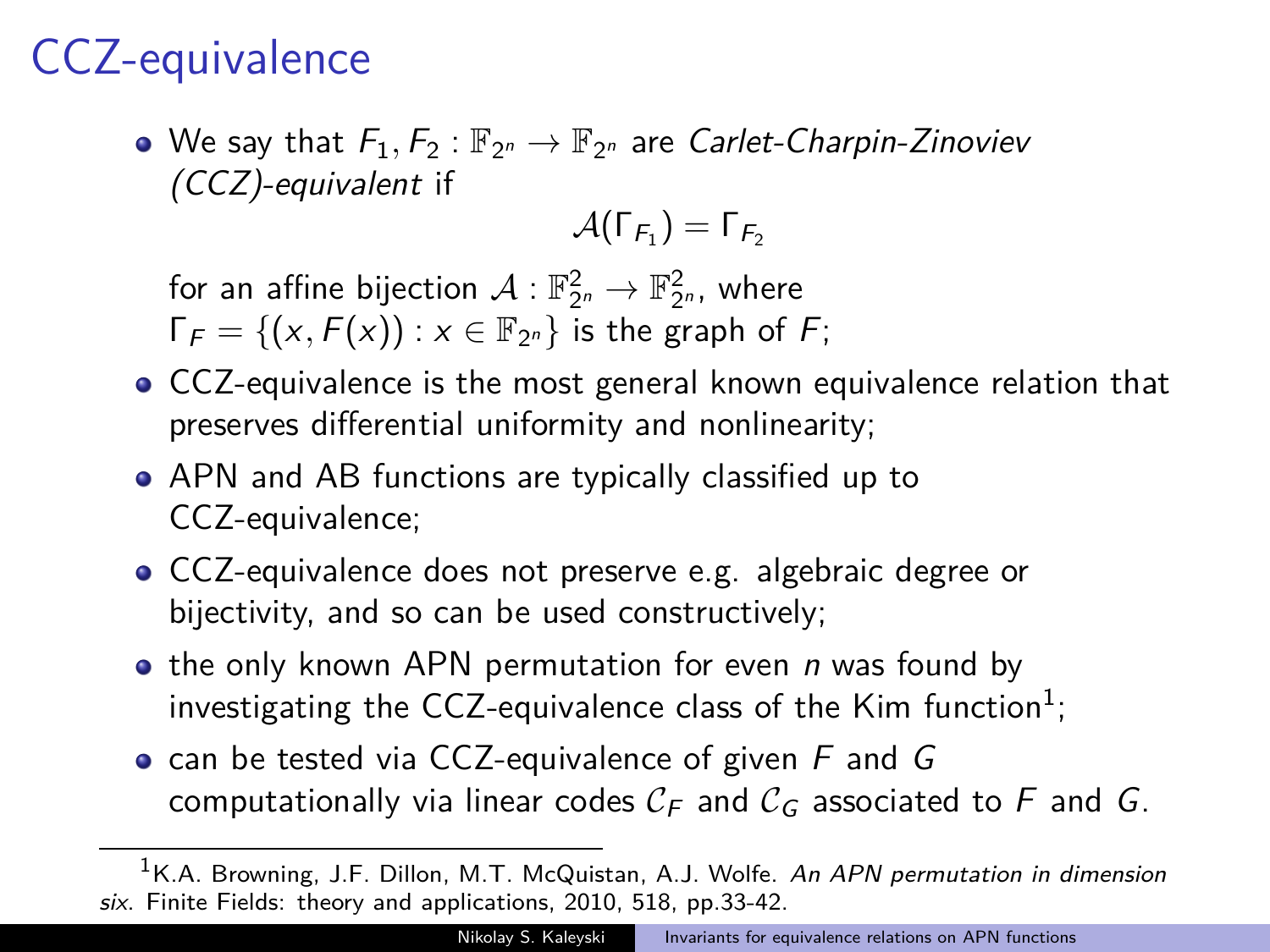#### EA-equivalence

We say that  $F_1, F_2 : \mathbb{F}_{2^n} \to \mathbb{F}_{2^n}$  are *extended affine (EA)-equivalent* if

 $A_1 \circ F_1 \circ A_2 + A = F_2$ 

for  $A_1, A_2, A : \mathbb{F}_{2^n} \to \mathbb{F}_{2^n}$  affine, with  $A_1, A_2$  bijective;

- EA-equivalence implies CCZ-equivalence;
- EA-equivalence (and taking inverses) is strictly less general than CCZ-equivalence;
- the two equivalence relations coincide for certain important classes of functions, such as for quadratic APN functions;
- EA-equivalence is easier to apply constructively, but also leaves more properties invariant (e.g. algebraic degree), and hence allows less freedom;
- can be tested via via linear codes<sup>2</sup> or by guessing  $A_1^3$ .

<sup>3</sup>N. Kaleyski, Deciding EA-equivalence via invariants, to be presented at SETA-2020

 $2$  Y. Edel and A. Pott, On the equivalence of nonlinear functions. In: Enhancing cryptographic primitives with techniques from error correcting codes. Vol. 23. NATO Sci. Peace Secur. Ser. D Inf. Commun. Secur. Amsterdam: IOS, 2009, pp. 87-103.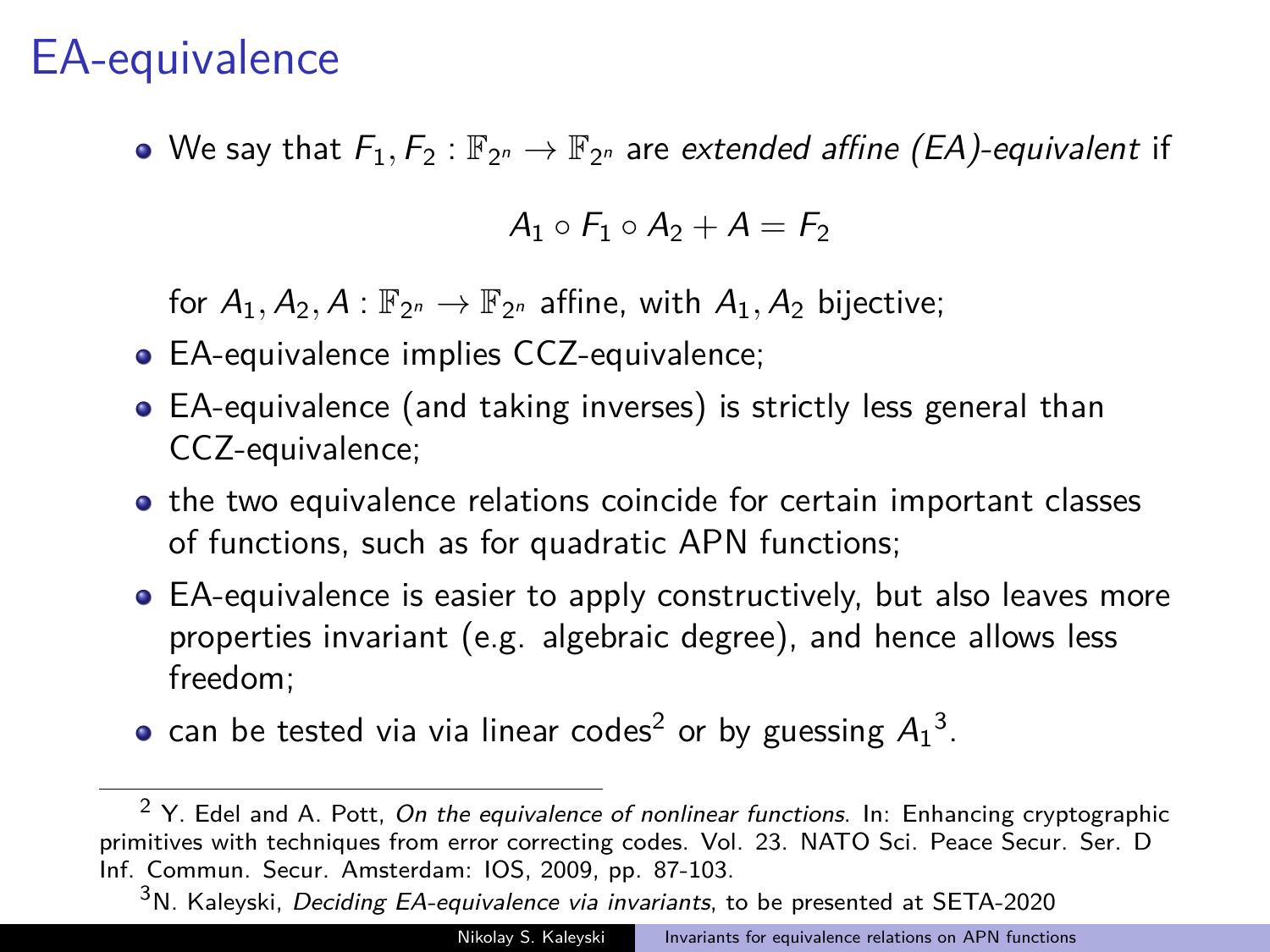#### Desirable properties for invariants

- **1** Simple (not requiring any complicated algorithms or libraries);
- <sup>2</sup> efficient (fast computation time);
- <sup>3</sup> useful (taking many different values).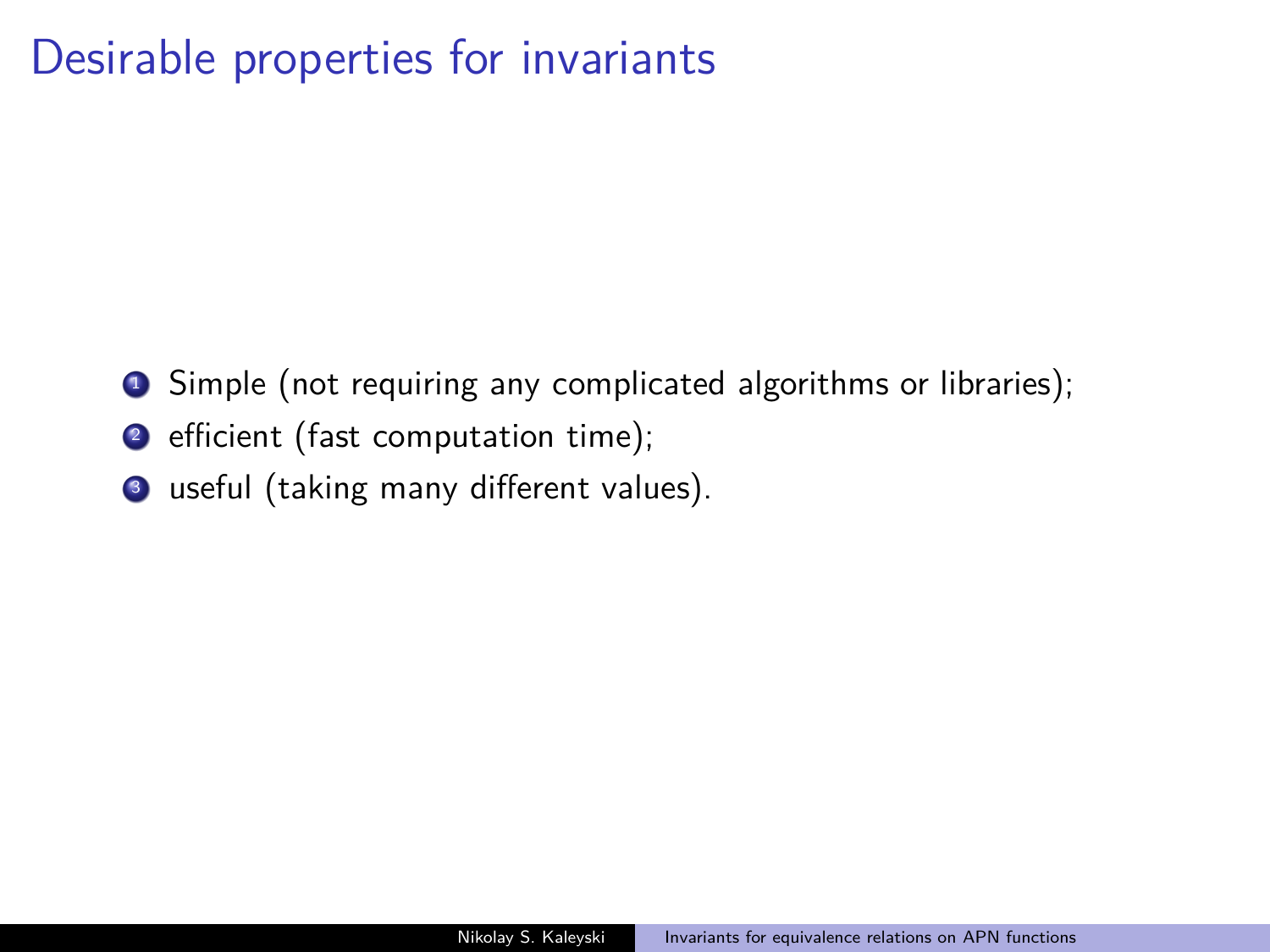#### The Walsh transform

The *Walsh transform* of  $F: \mathbb{F}_{2^n} \to \mathbb{F}_{2^n}$  is  $W_F: \mathbb{F}_{2^n}^2 \to \mathbb{Z}$  defined by

$$
W_F(a,b)=\sum_{x\in\mathbb{F}_{2^n}}\chi(bF(x)+ax),
$$

where  $\chi(x) = (-1)^{\text{Tr}(x)}$  and  $\text{Tr}(x) = \sum_{i=0}^{n-1} x^{2^i}$  is the absolute trace of  $\mathbb{F}_{2^n}$ ;

- $\bullet$  various properties, e.g. differential uniformity and nonlinearity, can be characterized using the Walsh transform;
- **o** the multiset

$$
\mathcal{W}_F=\{|W_F(a,b)|:a,b\in\mathbb{F}_{2^n}\},\
$$

called the extended Walsh spectrum, is a CCZ-invariant;

**•** computation only requires basic arithmetic and bitwise operations (truth table representation);

| time |  | $0.023$   0.076   0.391   2.863   22.566 |  |
|------|--|------------------------------------------|--|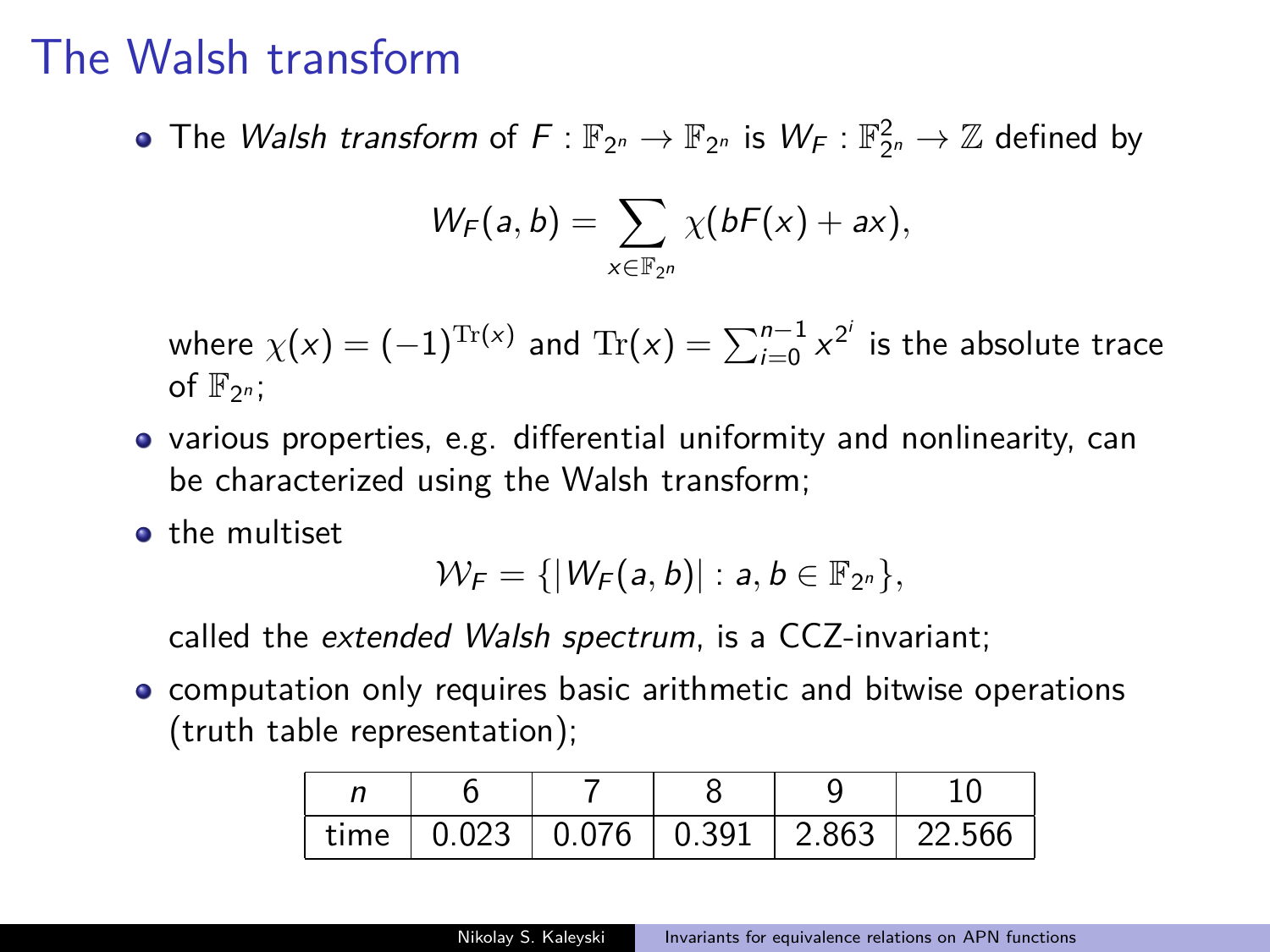# The Walsh transform (2)

- The Walsh transform is not very useful for deciding CCZ-equivalence;
- experimentally, the known APN classes fall into only two or three distinct classes based on their extended Walsh spectra.

| n               | all  | classes           |
|-----------------|------|-------------------|
| 5 <sup>4</sup>  | 3    | 2/1               |
| 6 <sup>4</sup>  | 14   | 13/1              |
| 75              | 490  | 489/1             |
| $8^5$           | 8181 | 487<br>7681<br>12 |
| 9 <sup>6</sup>  | 11   | 10                |
| 10 <sup>6</sup> | 16   | 15                |
| $11^{6}$        | 13   | 12                |

<sup>6</sup>Representatives from known infinite families

<sup>&</sup>lt;sup>4</sup> Y. Edel and A. Pott, *On the equivalence of nonlinear functions*. In: Enhancing cryptographic primitives with techniques from error correcting codes. Vol. 23. NATO Sci. Peace Secur. Ser. D Inf. Commun. Secur. Amsterdam: IOS, 2009, pp. 87-103.

<sup>5</sup> Y., Yu, M. Wang, and Y., Li. A matrix approach for constructing quadratic APN functions. Designs, codes and cryptography, 2014, 73(2), pp.587-600.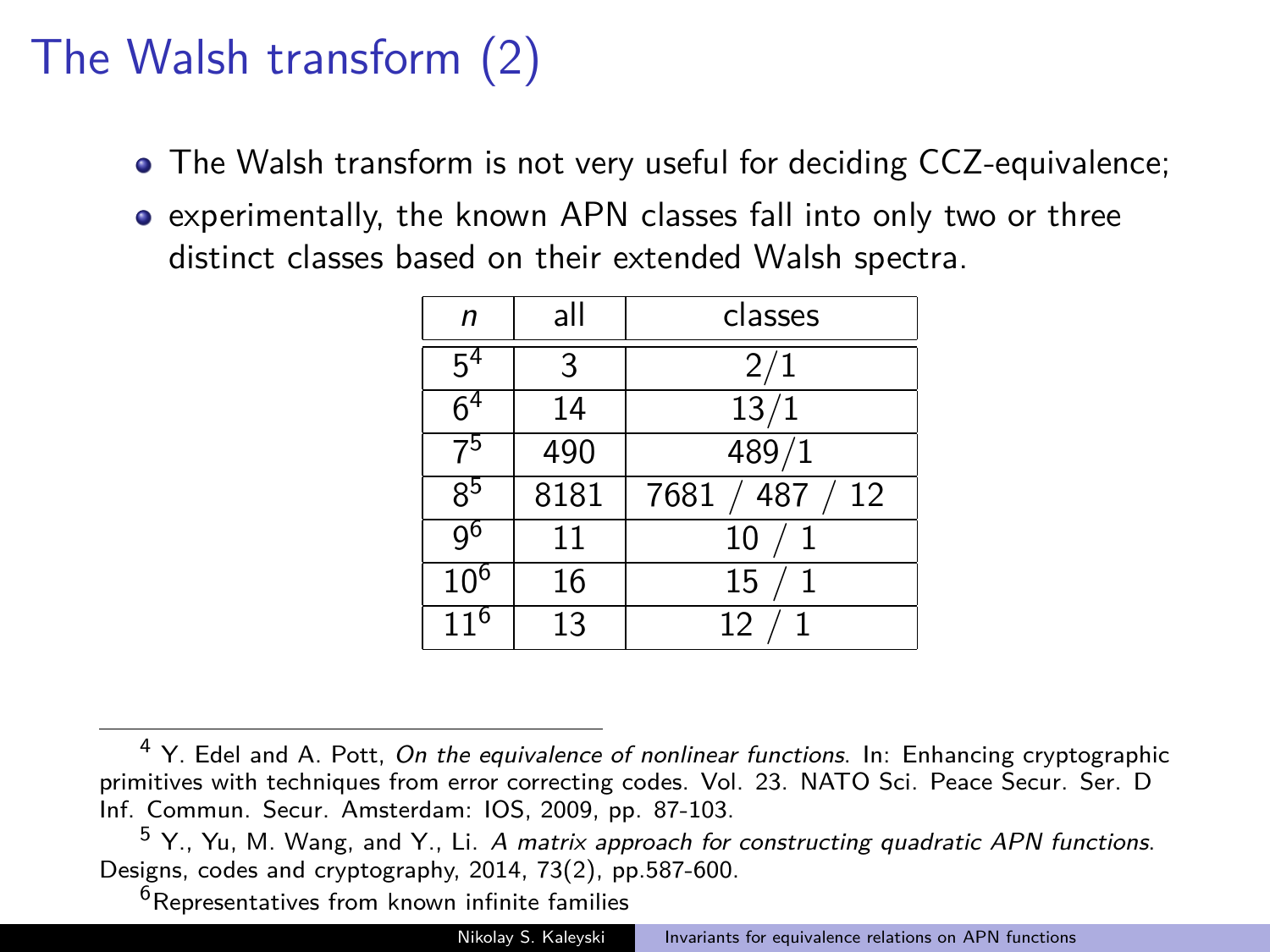#### Invariants from associated designs <sup>7</sup>

The set of all pairs  $\mathbb{F}_{2^n}\times\mathbb{F}_{2^n}$  can be used as the set of points for two combinatorial designs:  $dev(G_F)$ , whose blocks are the sets

 $\{(x + a, F(x) + b) : x \in \mathbb{F}_{2^n}\}; a, b \in \mathbb{F}_{2^n};$ 

and  $dev(D_F)$ , whose blocks are the sets

 $\{(x + y + a, F(x) + F(y) + b) : x, y \in \mathbb{F}_{2^n}, x \neq y\}$ ;  $a, b \in \mathbb{F}_{2^n}$ ;

- the rank of the incidence matrix of  $dev(G_F)$ , resp.  $dev(D_F)$ , is called the  $\Gamma$ -rank, resp.  $\Delta$ -rank of F;
- the Γ- and Δ-rank are useful CCZ-invariants;
- their computations amounts to constructing a large matrix, and computing its rank.

| n  | time   | all  | <b>T-values</b> | $\Delta$ -values |
|----|--------|------|-----------------|------------------|
|    |        | 14   |                 |                  |
|    | 15     | 490  | 14              |                  |
| 8  | 138    | 8181 | 21              |                  |
| g  | 4229   | 11   | 10              |                  |
| 10 | 899024 | 16   | 15              |                  |

 $<sup>7</sup>$  Y. Edel and A. Pott. A new almost perfect nonlinear function which is not quadratic.</sup> Advances in Mathematics of Communications, 2009, 3(1), p.59.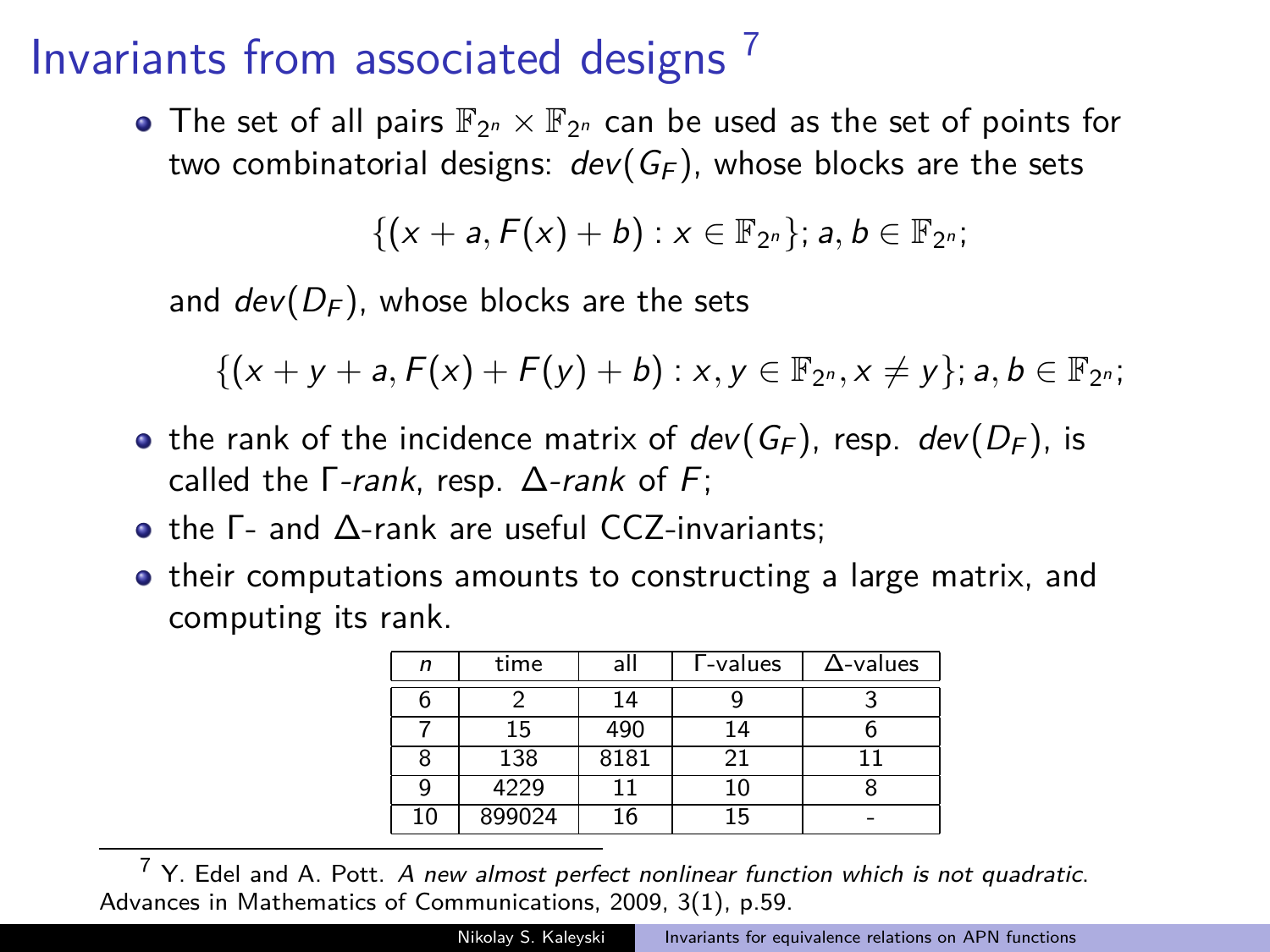### Invariants from associated designs (2)

- The orders of the automorphism groups of  $dev(G_F)$  and  $dev(D_F)$ are also CCZ-invariant;
- computing these takes a significantly longer time (4 seconds for  $n = 6$ , 75 seconds for  $n = 7$ ) than the  $\Gamma$ - and  $\Delta$ -rank, and is only feasible for small dimensions;
- the multiplier group  $\mathcal{M}(G_F)$  is the subgroup of the automorphism group of  $dev(G_F)$  consisting of automorphisms of a special form;
- computing the order of  $\mathcal{M}(G_F)$  is quite fast, and appears to be useful for discriminating between CCZ-classes;

| n  | all  | $dev(G_F)$ | $dev(D_F)$ | $\overline{\mathcal{M}}(G_F)$ |
|----|------|------------|------------|-------------------------------|
| 5  | ર    |            |            |                               |
| 6  | 14   |            |            |                               |
|    | 490  | 5          | 6          | 5                             |
| 8  | 8181 |            |            | 10                            |
| 9  | 11   |            |            | 5                             |
| 10 | 16   |            |            |                               |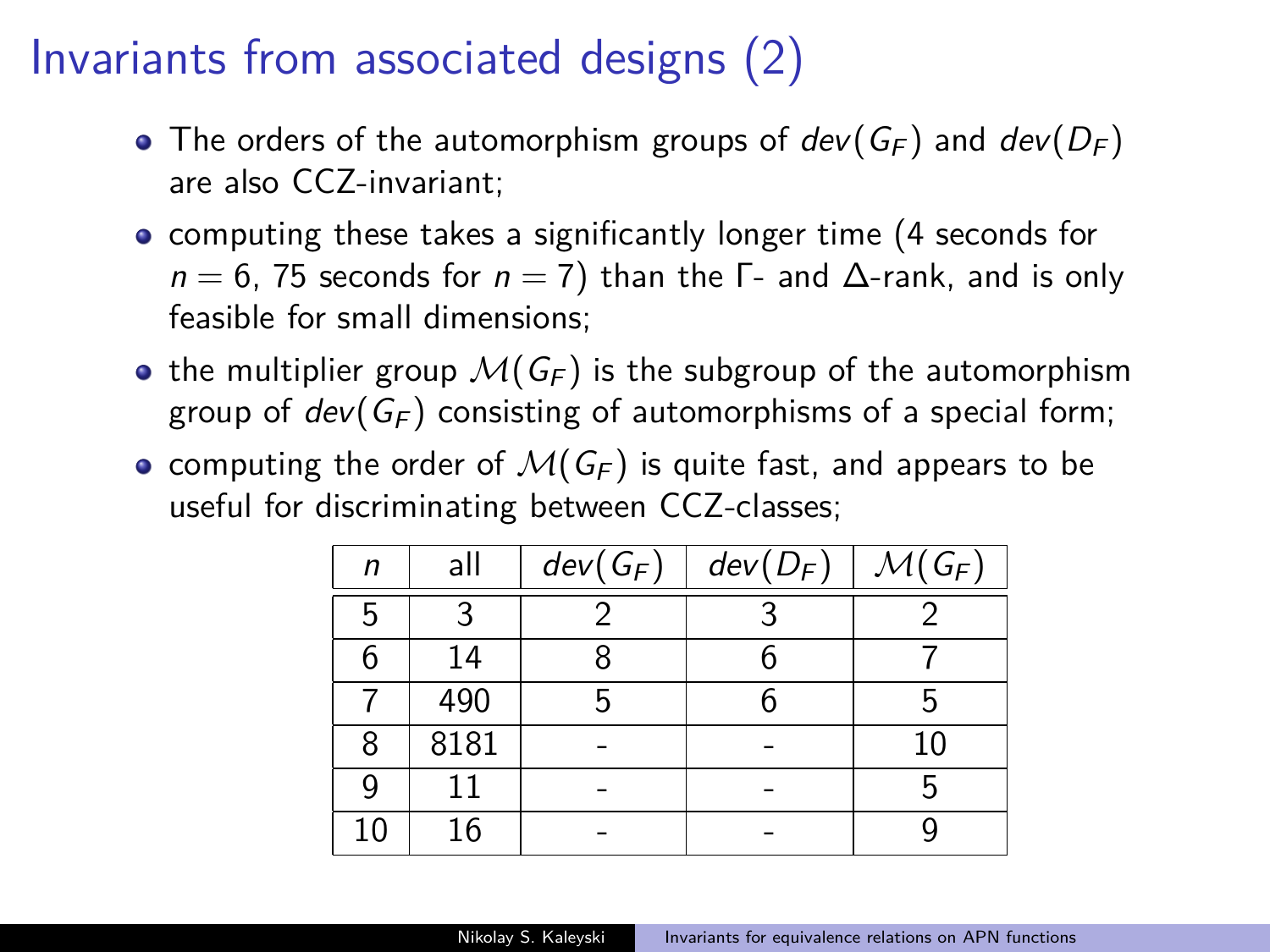#### The distance invariant<sup>8</sup>

• A lower bound on the Hamming distance between a given APN F and any other APN function G is given in terms of a set  $\Pi_F$ ;

o let

$$
\Pi_{F}^{c}(b) = \{ a \in \mathbb{F}_{2^{n}} : (\exists x \in \mathbb{F}_{2^{n}})F(x) + F(a+x) + F(a+c) = b \}
$$

for any  $b, c \in \mathbb{F}_{2^n}$ ;

- let  $\Pi_F$  be the multiset  $\Pi_F = \{ \# \Pi_F^c(b) : b, c \in \mathbb{F}_{2^n} \};$
- then the distance between F and G is at least  $\lceil \min \Pi_F/3 \rceil + 1$ ;
- more importantly, the multiset  $\Pi_F$  is a CCZ-invariant for APN functions;
- **•** the actual minimum distance is not a CCZ-invariant!

<sup>8</sup>L. Budaghyan, C. Carlet, T. Helleseth, N. Kaleyski. On the distance between APN functions. IEEE Transactions on Information Theory, 2020.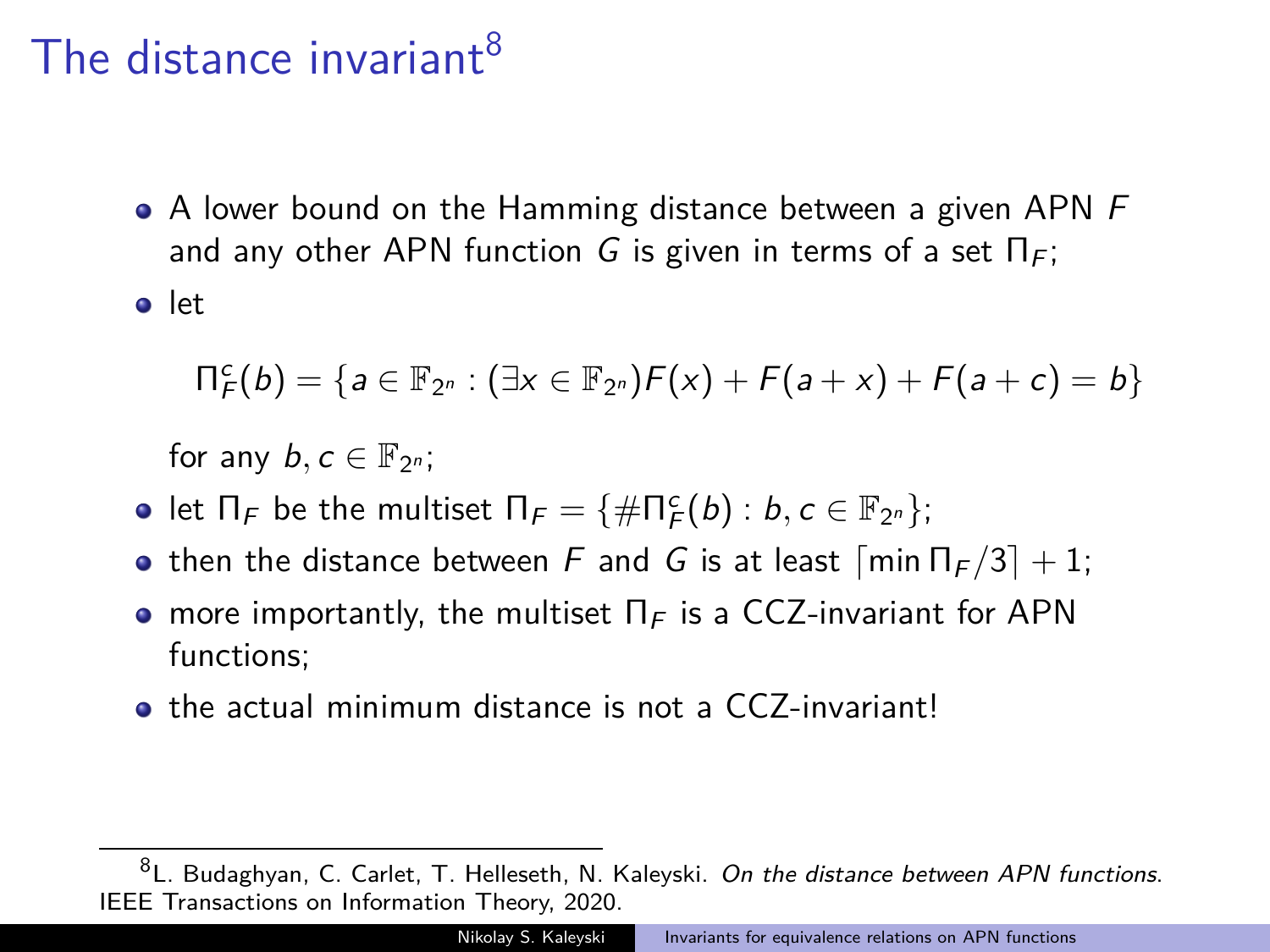## The distance invariant (2)

- **•** computation requires only basic arithmetic operations, and can be efficiently implemented via a truth table
- for  $\digamma$  quadratic,  $\Pi^c_{\mathcal{F}}(b)$  does not depend on  $c$ , so computation is even more efficient.

| n  | time $\Pi_{\mathcal{F}}^0$ | time $\Pi_F$ | all  | values         |
|----|----------------------------|--------------|------|----------------|
| 5  | 0.002                      | 0.064        | 3    | $\mathfrak{D}$ |
| 6  | 0.003                      | 0.192        | 14   | 5              |
| 7  | 0.004                      | 0.512        | 490  | $\mathcal{P}$  |
| 8  | 0.004                      | 1.024        | 8181 | 6669           |
| g  | 0.005                      | 2.56         | 11   | $\mathcal{P}$  |
| 10 | 0.031                      | 31.744       | 16   |                |
| 11 | 0.066                      | 135.168      | 13   | 2              |

• all representatives from known infinite families (besides the inverse function) have the same value of  $\Pi_F!$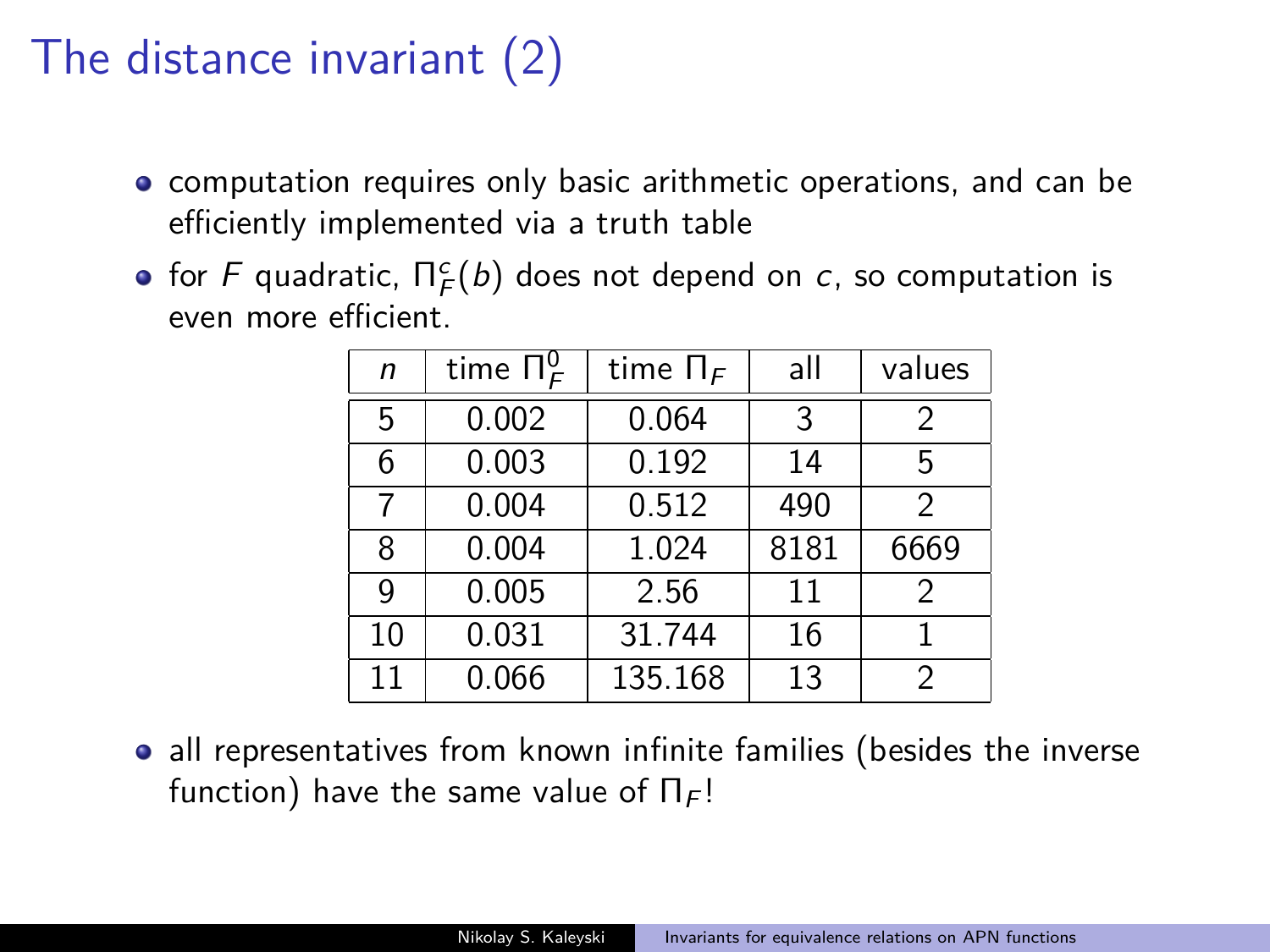## An EA-invariant from sums of values $9$

While studying an approach for reconstructing the EA-equivalence of two given functions, the following EA-invariant is introduced;

• let

$$
\mathcal{T}_{k}(t) = \left\{ \{x_{1}, x_{2}, \ldots, x_{k}\} \subseteq \mathbb{F}_{2^{n}} : \#\{x_{1}, x_{2}, \ldots, x_{k}\} = k, \sum_{i=1}^{k} x_{i} = t \right\};
$$

**e** consider the *multiset* 

$$
\Sigma_k^F(t) = \left\{ \sum_{i=1}^k F(x_i) : \{x_1, x_2, \ldots, x_k\} \in \mathcal{T}_k(t) \right\};
$$

- the multiplicities with which the elements of  $\Sigma_k^F(t)$  occur is an EA-invariant for even values of  $k$ :
- if  $A_1\circ F\circ A_2+A=G$ , then the elements in  ${\Sigma}_k^F(t)$  and in  ${\Sigma}_k^G(t)$ occur with the same multiplicities, and x and  $A_1(x)$  must have the same multiplicity for any  $x \in \mathbb{F}_{2^n}$ .

 $9$ N. Kaleyski. Deciding EA-equivalence via invariants, SETA-2020.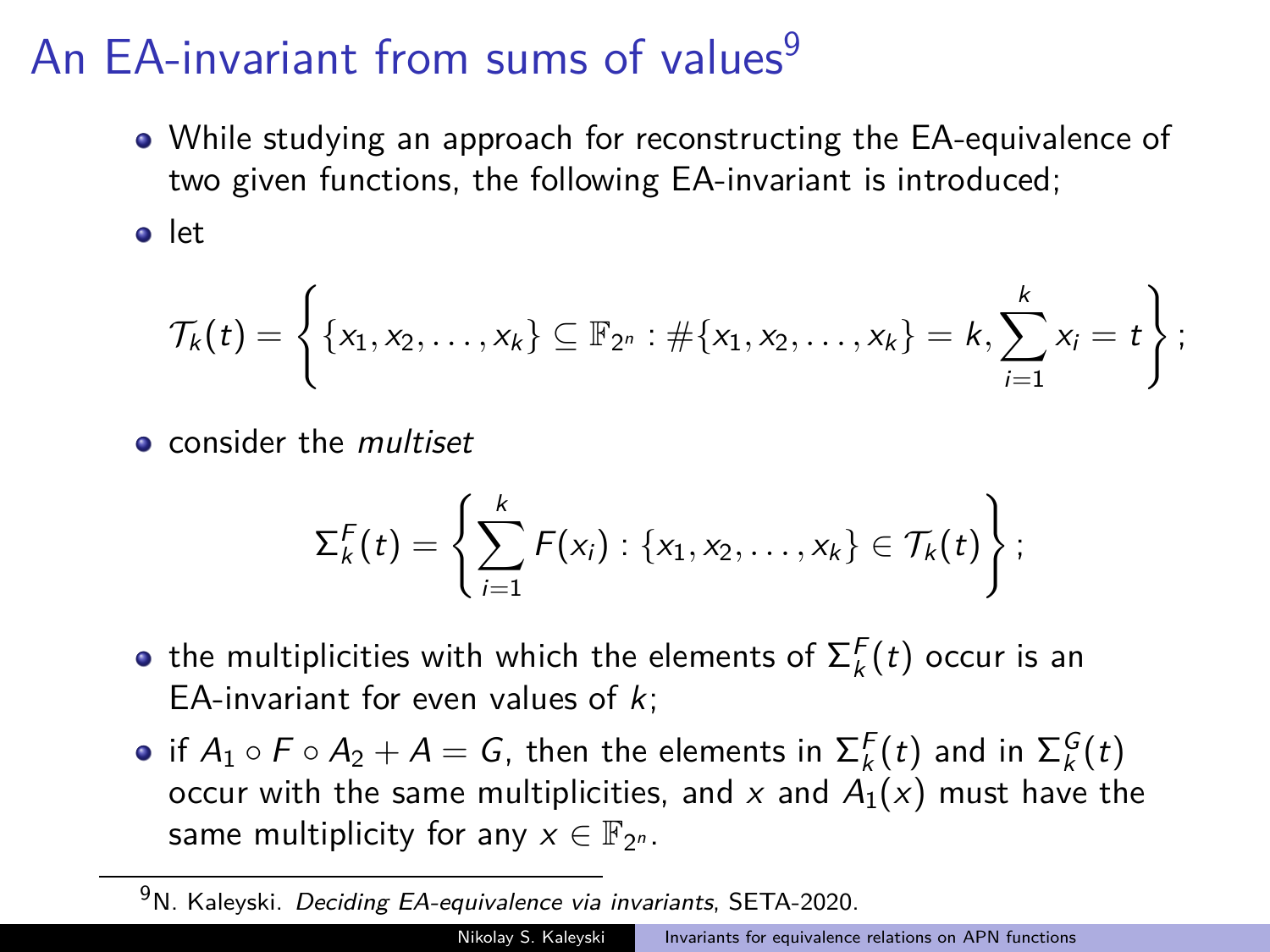# An EA-invariant from sums of values (2)

The multiplicity of  $s \in \mathbb{F}_{2^n}$  in  $\Sigma_k^F(t)$  can be computed as

$$
2^{-2n}\sum_{a\in\mathbb{F}_{2^n}}\chi(at)\sum_{b\in\mathbb{F}_{2^n}}\chi(bs)W^k_F(a,b);
$$

- $\bullet$  the complexity does not depend on  $k$ ;
- computing the number of distinct combinations of multiplicities for small dimensions for e.g.  $k = 4$  gives the following picture;

| n | al | values |
|---|----|--------|
| հ | 14 | 5      |
|   | g  |        |
| ጸ |    | 5      |

- upon closer examination, for APN functions, the multiplicities of  $\Sigma_{\mathcal{F}}^k(t)$  and the set  $\Pi_{\mathcal{F}}^0$  are exactly the same invariant;
- the partition of the functions from the switching classes looks very similar to the one for  $\Pi_F$ ;
- in fact, the inverse function for odd dimensions has the same value of  $\Pi_{\mathcal{F}}^0$  as the remaining functions, and only  $\Pi_{\mathcal{F}}^c$  with  $c\neq 0$  can differentiate it.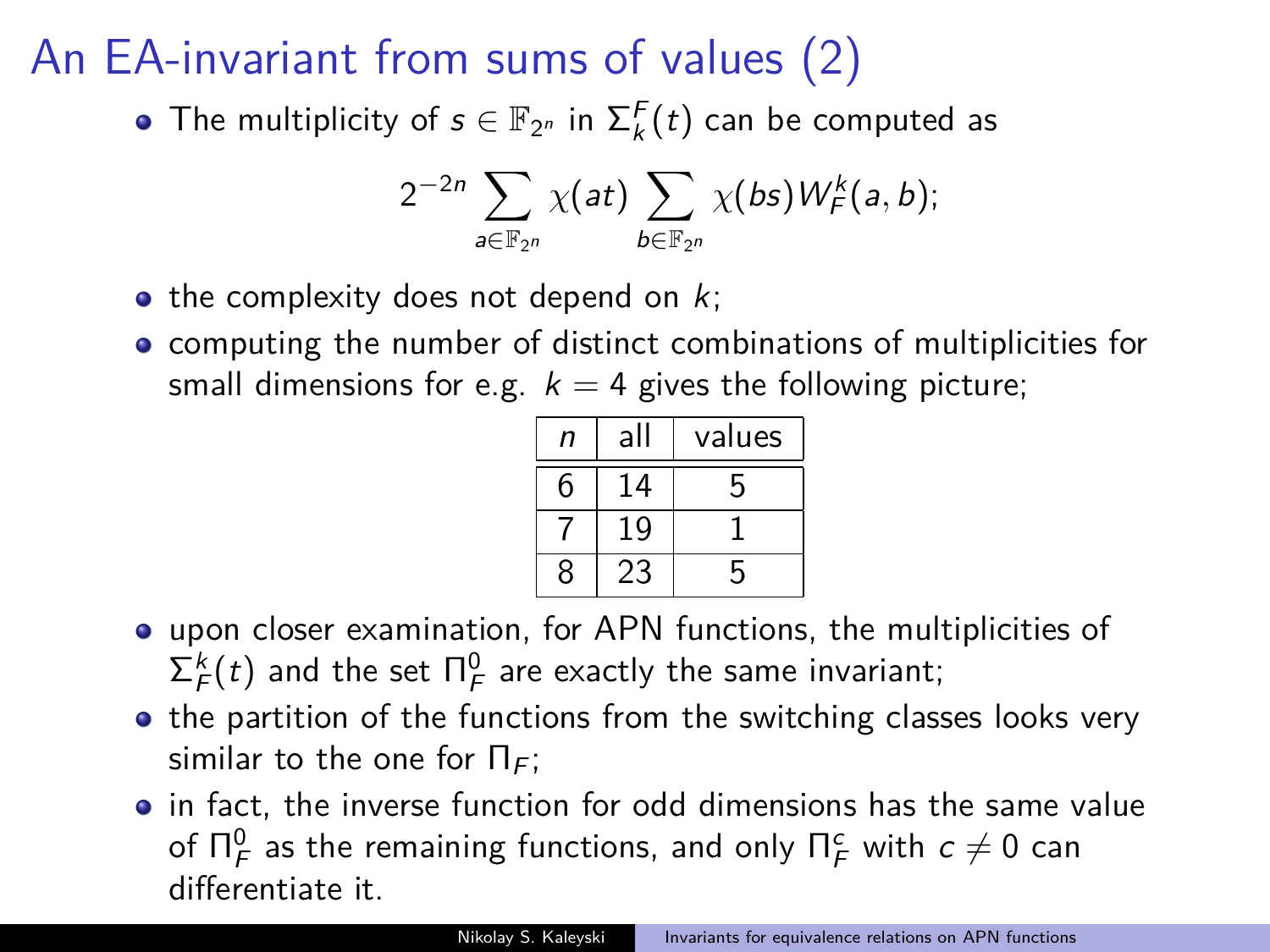# An EA-invariant from sums of values (3)

- So  $\Sigma_f^4(t)$  partitions the switching class representatives exactly as  $\Pi_f^0$ does;
- this is no surprise: since  $\Pi_{\mathsf{F}}^{0} = \{ \#\{ \mathsf{a} \in \mathbb{F}_{2^{n}} : \mathsf{F}(x) + \mathsf{F}(\mathsf{a}+x) + \mathsf{F}(\mathsf{a}) = \mathsf{b} \} : \mathsf{b} \in \mathbb{F}_{2^{n}} \},$  for an APN function  $F$ , this is the same as counting the number of pairs  $(a, x)$  for which  $F(x) + F(a+x) + F(a) = b$ ;
- at the same time,  $\Sigma^F_3(0)$  expresses the multiplicities in

$$
\{F(x_1)+F(x_2)+F(x_1+x_2):x_1,x_2\}=\{F(x)+F(a)+F(x+a):x,a\in\mathbb{F}_{2^n}\};
$$

for  $\Sigma_4^F(0)$ , we are considering sums of the form

$$
F(x_1) + F(x_2) + F(x_3) + F(x_1 + x_2 + x_3) = D_c F(x_1) + D_c F(x_3)
$$

for  $c = x_1 + x_2$ , that is

$$
D_cF(x_1+x_3)+D_cF(0)=F(x_1+x_2)+F(x_1+x_3)+F(x_2+x_3)+F(0)
$$

for quadratic  $F$ ;

on the other hand, the multiplicities in  $\Sigma_f^4(0)$  are an EA-invariant regardless of whether  $F$  is APN or not.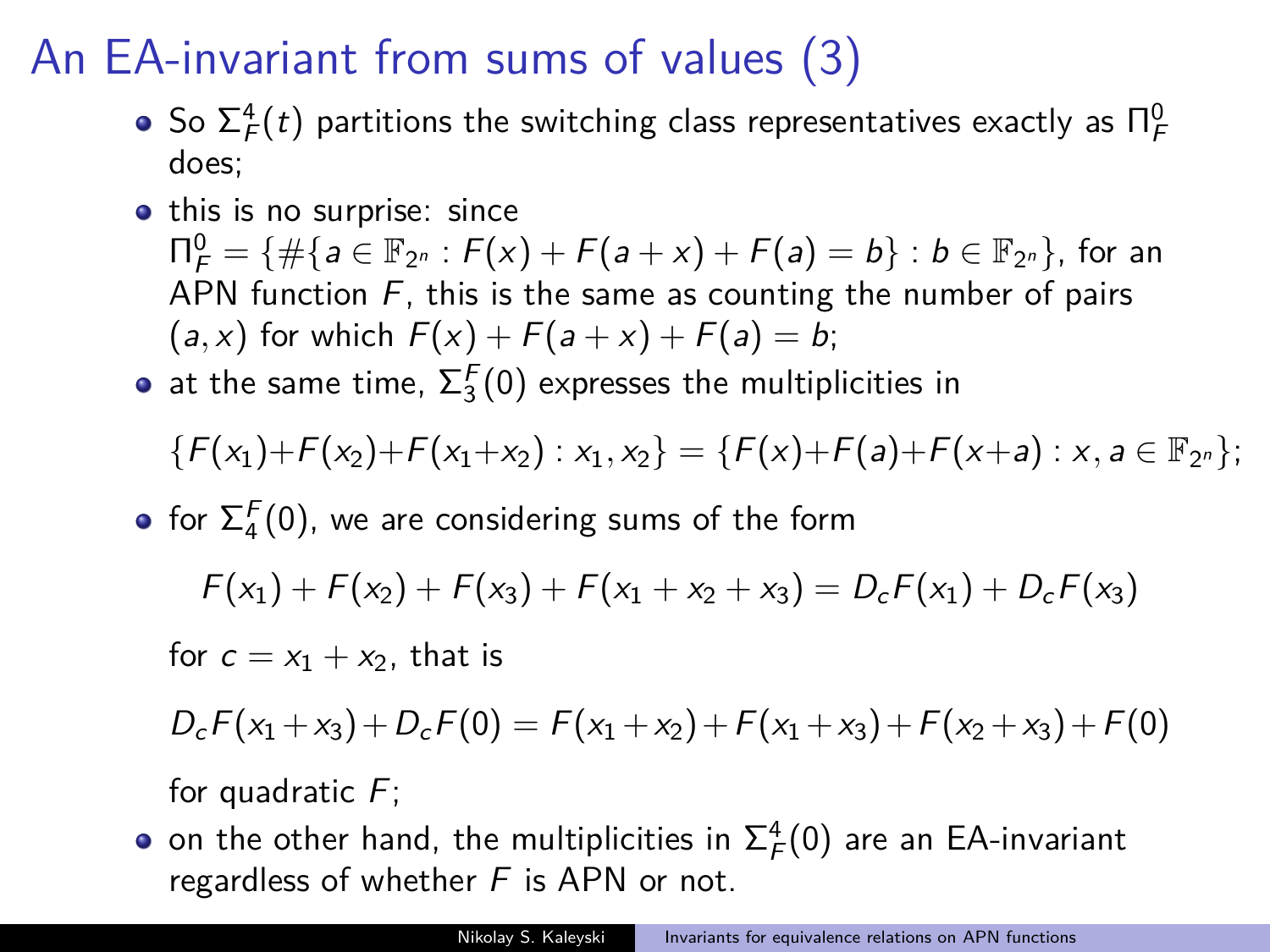## An EA-invariant using dimensions of suspaces<sup>10</sup>

- Let  $S(F) = \{b \in \mathbb{F}_{2^n} : (\exists a \in \mathbb{F}_{2^n}) W_F(a, b) = 0\};$
- $\bullet$  the elements of b represent the component functions of  $F$  that are not bent;
- let  $N_i^F$  denote the number of *i*-dimensional subspaces contained in  $S(F)$ ;
- then the numbers  $N_i$  for  $i = 1, 2, 3, \ldots n$  are an EA-invariant;
- the computation requires an exhaustive search over all subspaces in  $S(F)$ , which can be fairly large, but does not require any operations beyond basic arithmetics and algebraic closure;
- for  $n = 6$ ,  $(N_i)_i$  takes 6 distinct values, so it appears to be somewhat more discriminating than  $\Pi^0_{\digamma}$ .

<sup>10</sup> L. Budaghyan, M. Calderini, C. Carlet, R. Coulter, I. Villa. Generalized Isotopic Shift Construction for APN Functions. To appear in Designs, Codes and Cryptography. F. Gologlu, J. Pavlu. Search for APN permutations among known APN functions. BFA-2019.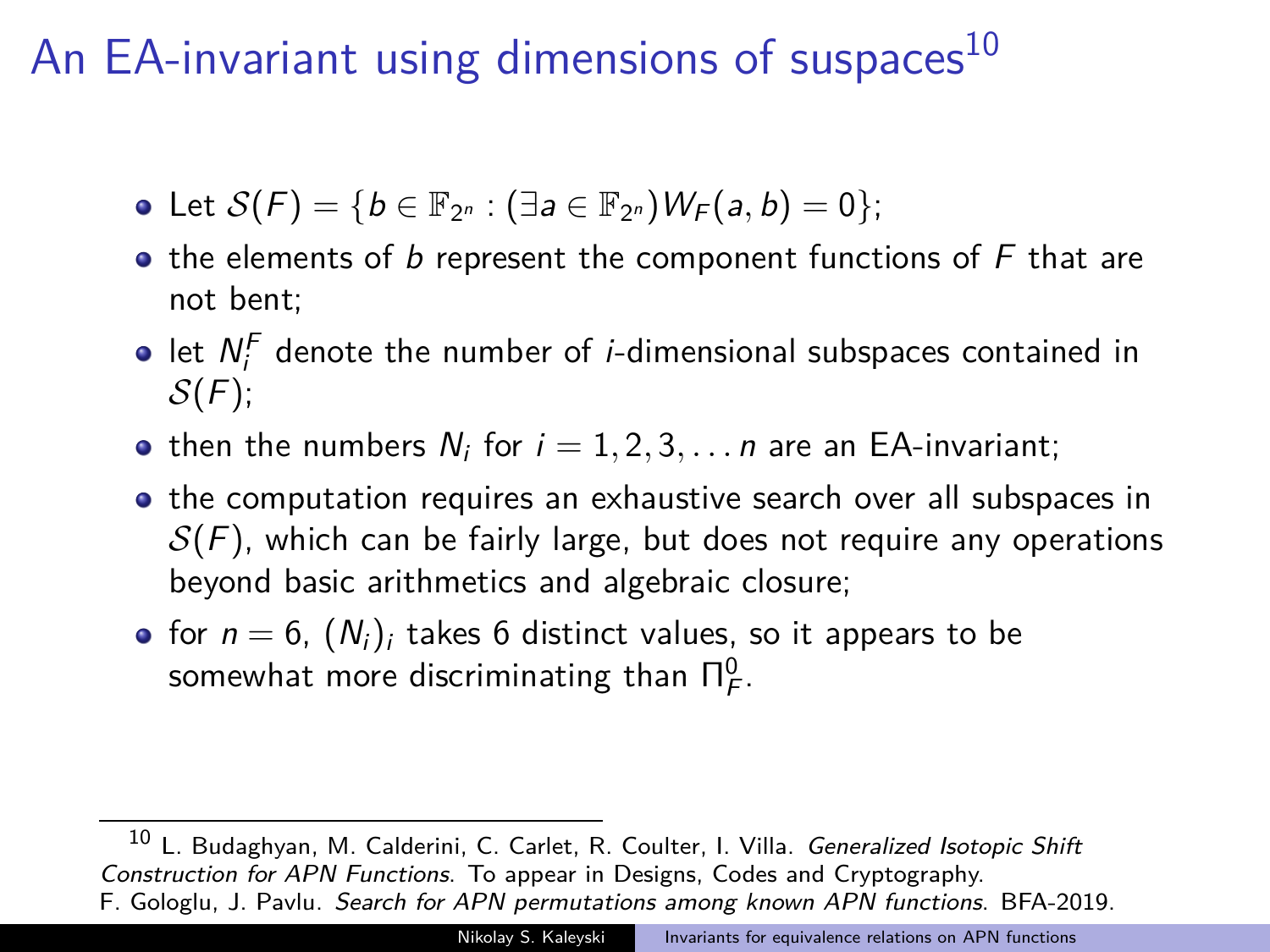#### Thickness spectrum<sup>11</sup>

 $\bullet$  The thickness spectrum of a function F is defined in terms of subspaces in the set of Walsh zeros

 $Z_F = \{(a, b) : a, b \in \mathbb{F}_{2^n} \mid W_F(a, b) = 0\} \cup \{(0, 0)\};$ 

- the *thickness* of a subspace  $V \subseteq Z_F$  is the dimension of the projection of V on  $\{(0, x) : x \in \mathbb{F}_{2^n}\};$
- let  $\Sigma_F$  be the set of *n*-dimensional subspaces of  $Z_F$ , for F over  $\mathbb{F}_{2^n}$ ;
- for every *i*, we record the number  $N_i$  of  $V \in \Sigma_F$  such that  $t(V) = i$ ;
- $\bullet$  the list of  $N_i$  for all i, called the thickness spectrum of  $F$ , is then invariant under EA-equivalence;
- **•** it can have distinct values for distinct EA-classes within the same CCZ-equivalence class;
- computation involves counting subspaces.

 $11A$ . Canteaut, L. Perrin. On CCZ-equivalence, extended-affine equivalence, and function twisting. Finite Fields and Their Applications, 2019, 56, pp.209-246.